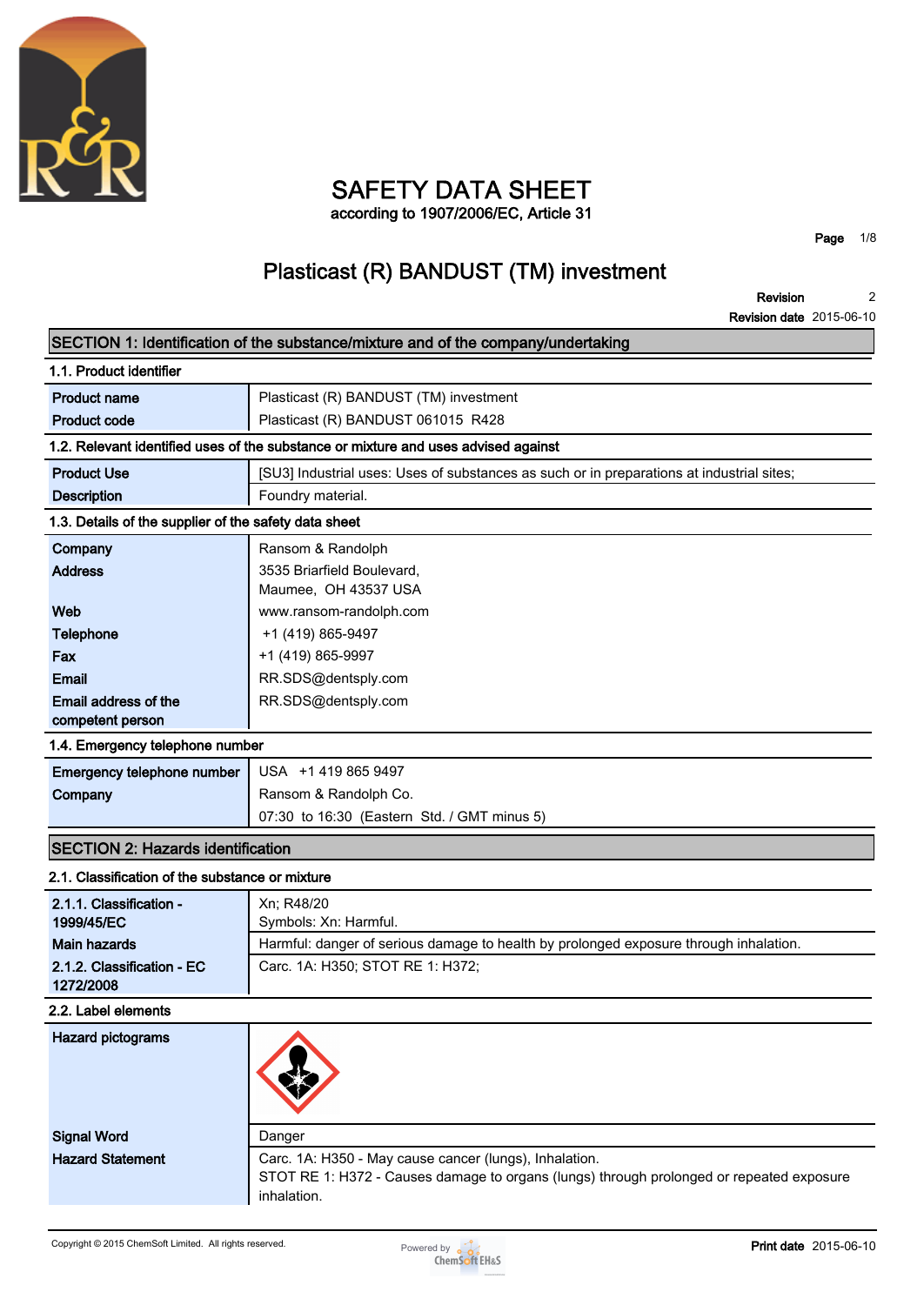**Revision Revision date 2015-06-10 2**

| 2.2. Label elements                                  |                                                                                                                                                                                                                                                                                                                                                                                                                                                                            |
|------------------------------------------------------|----------------------------------------------------------------------------------------------------------------------------------------------------------------------------------------------------------------------------------------------------------------------------------------------------------------------------------------------------------------------------------------------------------------------------------------------------------------------------|
| <b>Precautionary Statement:</b><br><b>Prevention</b> | P201 - Obtain special instructions before use.<br>P202 - Do not handle until all safety precautions have been read and understood.<br>P260 - Do not breathe dust/fume/gas/mist/vapours/spray.<br>P264 - Wash (hands) thoroughly after handling.<br>P270 - Do no eat, drink or smoke when using this product.<br>P280 - Wear protective gloves/protective clothing/eye protection/face protection.<br>P285 - In case of inadequate ventilation wear respiratory protection. |
| <b>Precautionary Statement:</b><br>Response          | P308+P313 - IF exposed or concerned: Get medical advice/attention.<br>P314 - Get medical advice/attention if you feel unwell.                                                                                                                                                                                                                                                                                                                                              |
| <b>Precautionary Statement:</b><br>Storage           | P405 - Store locked up.                                                                                                                                                                                                                                                                                                                                                                                                                                                    |
| <b>Precautionary Statement:</b><br><b>Disposal</b>   | P501 - Dispose of contents/container to local and national regulations                                                                                                                                                                                                                                                                                                                                                                                                     |
| 2.3. Other hazards                                   |                                                                                                                                                                                                                                                                                                                                                                                                                                                                            |
| Other hazards                                        | Product contains crystalline silica.                                                                                                                                                                                                                                                                                                                                                                                                                                       |
| <b>Further information</b>                           |                                                                                                                                                                                                                                                                                                                                                                                                                                                                            |
|                                                      | Not applicable. PBT and vPvB assessment.                                                                                                                                                                                                                                                                                                                                                                                                                                   |

### **SECTION 3: Composition/information on ingredients**

#### **3.2. Mixtures**

### **67/548/EEC / 1999/45/EC**

| <b>Chemical Name</b>                       | Index No. | CAS No.    | EC No.    | <b>REACH Registration</b><br><b>Number</b> | Conc.<br>$(\%w/w)$ | Classification      | M-factor. |
|--------------------------------------------|-----------|------------|-----------|--------------------------------------------|--------------------|---------------------|-----------|
| silica (cristobalite conc. $\ge$ /= 1.0 %) |           | 14464-46-1 | 238-455-4 |                                            |                    | 40 - 70% Xn; R48/20 |           |
| Calcium sulfate (Plaster of Paris)         |           | 26499-65-0 |           |                                            | $20 - 40%$         |                     |           |
| quartz (conc. $>1 = 1.0\%$ )               |           | 14808-60-7 | 238-878-4 |                                            |                    | 5 - 10% Xn; R48/20  |           |

#### **EC 1272/2008**

| <b>Chemical Name</b>                       | Index No. | CAS No.    | EC No.    | <b>REACH Registration</b><br><b>Number</b> | Conc.<br>$(\%w/w)$ | Classification                               | M-factor. |
|--------------------------------------------|-----------|------------|-----------|--------------------------------------------|--------------------|----------------------------------------------|-----------|
| silica (cristobalite conc. $\ge$ /= 1.0 %) |           | 14464-46-1 | 238-455-4 |                                            |                    | 40 - 70% Carc. 1A: H350; STOT RE 1:<br>H372: |           |
| Calcium sulfate (Plaster of Paris)         |           | 26499-65-0 |           |                                            | $20 - 40%$         |                                              |           |
| quartz (conc. $>1.0\%$ )                   |           | 14808-60-7 | 238-878-4 |                                            |                    | 5 - 10% Carc. 1A: H350; STOT RE 1:<br>H372:  |           |

#### **Further information**

**Full text for all Risk Phrases mentioned in this section are displayed in Section 16.**

### **SECTION 4: First aid measures**

### **4.1. Description of first aid measures**

| Inhalation                                                                                                                                                                                                                     | Move the exposed person to fresh air.                                           |
|--------------------------------------------------------------------------------------------------------------------------------------------------------------------------------------------------------------------------------|---------------------------------------------------------------------------------|
| Eye contact                                                                                                                                                                                                                    | Rinse immediately with plenty of water for 15 minutes holding the eyelids open. |
| <b>Skin contact</b>                                                                                                                                                                                                            | Wash with soap and water.                                                       |
| Ingestion                                                                                                                                                                                                                      | Drink 1 to 2 glasses of water. DO NOT INDUCE VOMITING.                          |
|                                                                                                                                                                                                                                | 4.2. Most important symptoms and effects, both acute and delayed                |
| Inhalation                                                                                                                                                                                                                     | May cause irritation to respiratory system.                                     |
| the contract of the contract of the contract of the contract of the contract of the contract of the contract of the contract of the contract of the contract of the contract of the contract of the contract of the contract o | March 2019 - Contractor Andrew Corporation                                      |

| Eye contact         | May cause irritation to eyes.             |
|---------------------|-------------------------------------------|
| <b>Skin contact</b> | May cause irritation to skin.             |
| Ingestion           | May cause irritation to mucous membranes. |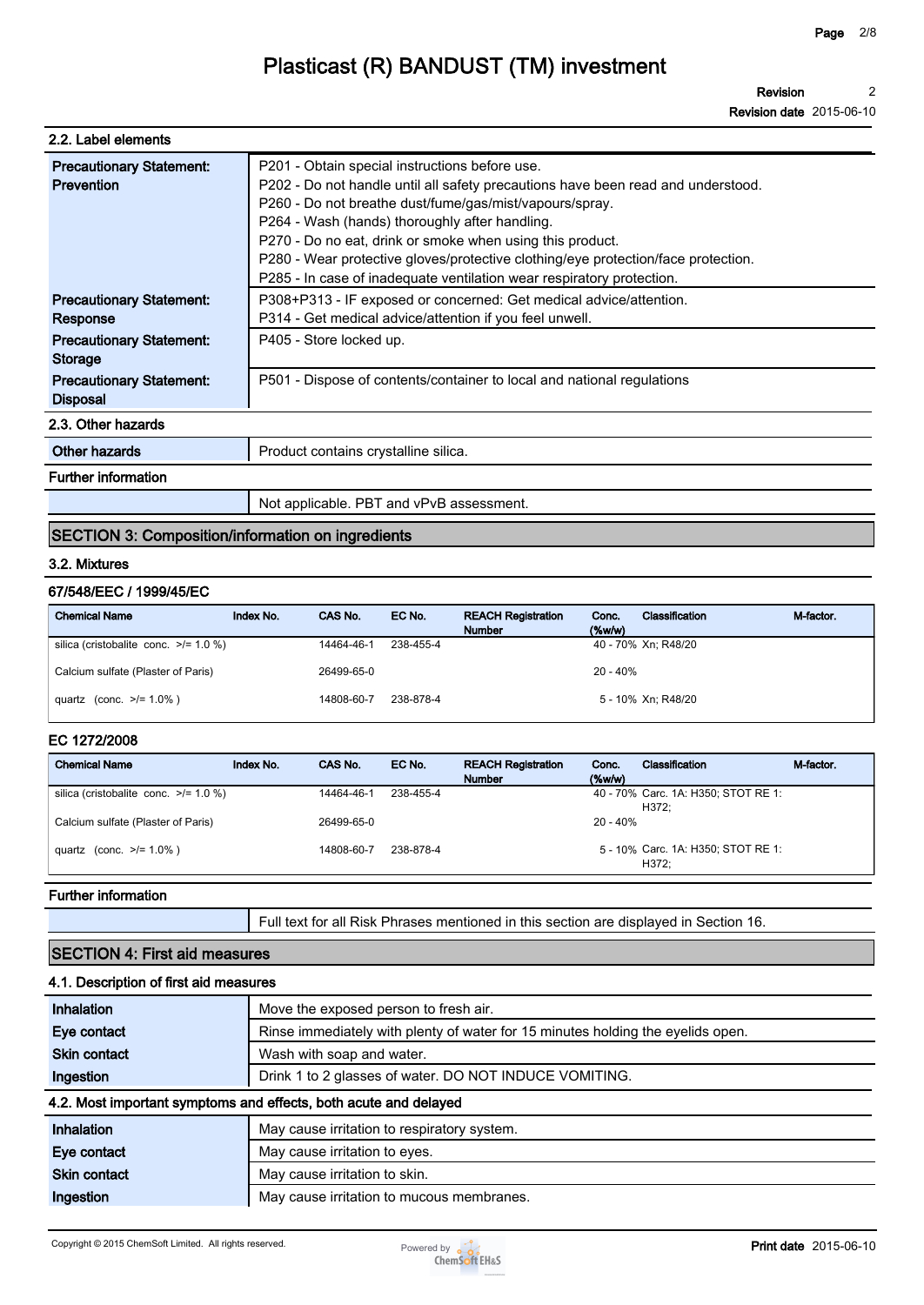|                                                            | <b>Revision date</b> 2015-06-10                                                                                                                   |
|------------------------------------------------------------|---------------------------------------------------------------------------------------------------------------------------------------------------|
|                                                            | 4.3. Indication of any immediate medical attention and special treatment needed                                                                   |
| Inhalation                                                 | Seek medical attention if irritation or symptoms persist.                                                                                         |
| Eye contact                                                | Seek medical attention if irritation or symptoms persist.                                                                                         |
| <b>Skin contact</b>                                        | Seek medical attention if irritation or symptoms persist.                                                                                         |
| Ingestion                                                  | Seek medical attention if irritation or symptoms persist.                                                                                         |
| <b>SECTION 5: Firefighting measures</b>                    |                                                                                                                                                   |
| 5.1. Extinguishing media                                   |                                                                                                                                                   |
|                                                            | Use extinguishing media appropriate to the surrounding fire conditions.                                                                           |
| 5.2. Special hazards arising from the substance or mixture |                                                                                                                                                   |
|                                                            | Burning produces irritating, toxic and obnoxious fumes.                                                                                           |
| 5.3. Advice for firefighters                               |                                                                                                                                                   |
|                                                            | Self-contained breathing apparatus. Wear suitable protective clothing.                                                                            |
| <b>SECTION 6: Accidental release measures</b>              |                                                                                                                                                   |
|                                                            | 6.1. Personal precautions, protective equipment and emergency procedures                                                                          |
|                                                            | Avoid raising dust. Wear suitable respiratory equipment when necessary.                                                                           |
| 6.2. Environmental precautions                             |                                                                                                                                                   |
|                                                            | No environmental requirements.                                                                                                                    |
| 6.3. Methods and material for containment and cleaning up  |                                                                                                                                                   |
|                                                            | Avoid raising dust. Clean the area using a vacuum cleaner. Transfer to suitable, labelled<br>containers for disposal.                             |
| 6.4. Reference to other sections                           |                                                                                                                                                   |
|                                                            | See section [2, 8 & 13] for further information.                                                                                                  |
| <b>SECTION 7: Handling and storage</b>                     |                                                                                                                                                   |
| 7.1. Precautions for safe handling                         |                                                                                                                                                   |
|                                                            | Avoid raising dust. Ensure adequate ventilation of the working area. In case of insufficient<br>ventilation, wear suitable respiratory equipment. |
|                                                            | Do not eat, drink or smoke in areas where this product is used or stored. Wash hands after<br>handling the product.                               |
|                                                            | 7.2. Conditions for safe storage, including any incompatibilities                                                                                 |
|                                                            | Keep containers tightly closed.                                                                                                                   |
| 7.3. Specific end use(s)                                   |                                                                                                                                                   |
|                                                            | Foundry material.                                                                                                                                 |
| <b>SECTION 8: Exposure controls/personal protection</b>    |                                                                                                                                                   |
| 8.1. Control parameters                                    |                                                                                                                                                   |
|                                                            |                                                                                                                                                   |
|                                                            | exposure limits - Crystalline Silica, Cristobalite -<br>0.025 mg/m3 TWA ACGIH TLV (respirable                                                     |

| exposure limits - Crystalline Silica, Cristobalite -<br>0.025 mg/m3 TWA ACGIH TLV (respirable<br>fraction); 10 mg/m3 / $[2(\% Silica + 2)]$ TWA PEL (respirable fraction). |
|----------------------------------------------------------------------------------------------------------------------------------------------------------------------------|
| exposure limits - Crystalline Silica, quartz -<br>0.025 mg/m3 TWA ACGIH TLV (respirable<br>fraction); 10 mg/m3 / (% Silica + 2) TWA PEL (respirable fraction).             |

**8.1.1. Exposure Limit Values**

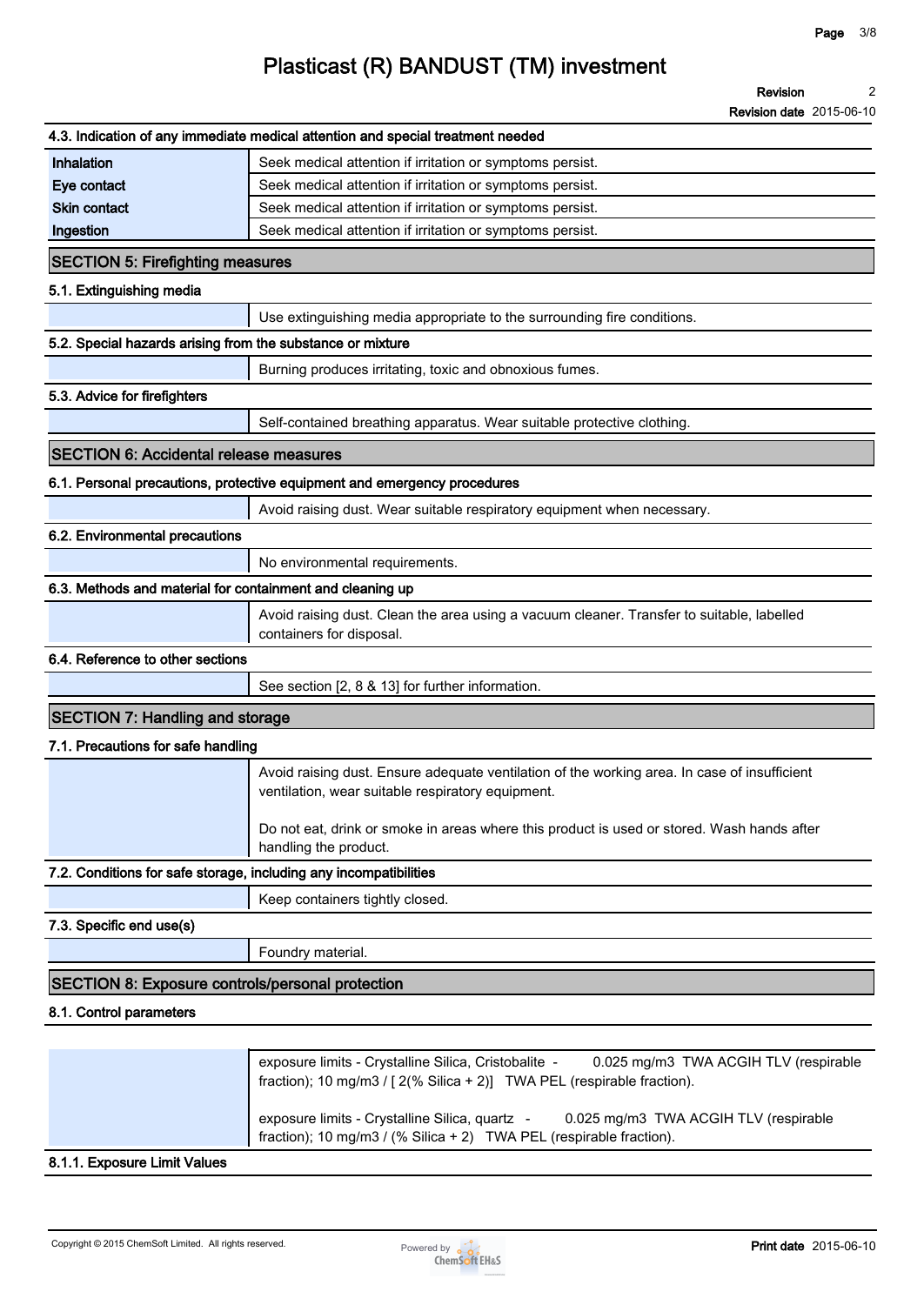### **8.1.1. Exposure Limit Values**

| Calcium sulfate (Plaster of Paris) | WEL 8-hr limit ppm: -         | WEL 8-hr limit mg/m3: -        |
|------------------------------------|-------------------------------|--------------------------------|
|                                    | WEL 15 min limit ppm: -       | WEL 15 min limit mg/m3: -      |
|                                    | WEL 8-hr limit mg/m3 total 10 | WEL 15 min limit mg/m3 total - |
|                                    | inhalable dust:               | inhalable dust:                |
|                                    | WEL 8-hr limit mg/m3 total 4  | WEL 15 min limit mg/m3 total - |
|                                    | respirable dust:              | respirable dust:               |

### **8.2. Exposure controls**

| 8.2.1. Appropriate engineering<br>controls | Ensure adequate ventilation of the working area.                                      |
|--------------------------------------------|---------------------------------------------------------------------------------------|
| 8.2.2. Individual protection<br>measures   | Protective clothing.                                                                  |
| Eye / face protection                      | In case of splashing, wear Approved safety goggles. safety glasses with side-shields. |
| Skin protection -<br>Handprotection        | Wear suitable gloves.                                                                 |
| <b>Respiratory protection</b>              | Suitable respiratory equipment.                                                       |
| 8.2.3. Environmental exposure<br>controls  | Not normally required.                                                                |
| Occupational exposure<br>controls          | Appropriate local exhaust ventilation is required.                                    |
|                                            |                                                                                       |

**SECTION 9: Physical and chemical properties**

### **9.1. Information on basic physical and chemical properties**

| Appearance                                     | Powder                            |
|------------------------------------------------|-----------------------------------|
| Colour                                         | Off white                         |
|                                                | Odour Slight                      |
| Odour threshold   Not applicable.              |                                   |
|                                                | $pH$ 6 - 8                        |
|                                                | Melting point   No data available |
|                                                | Freezing Point   Not applicable.  |
| Initial boiling point   Not applicable.        |                                   |
|                                                | Flash point   Not applicable.     |
| <b>Evaporation rate</b> Not applicable.        |                                   |
| Flammability (solid, gas) Not applicable.      |                                   |
| Vapour pressure   Not applicable.              |                                   |
|                                                | Vapour density   Not applicable.  |
| Relative density 2.5                           |                                   |
|                                                | Fat Solubility   Not applicable.  |
| <b>Partition coefficient</b> No data available |                                   |
| Autoignition temperature   Not applicable.     |                                   |
|                                                | Viscosity   No data available     |
| <b>Explosive properties</b> Not applicable.    |                                   |
| <b>Oxidising properties</b> Not applicable.    |                                   |
| Solubility                                     | Slightly soluble in water         |

**9.2. Other information**

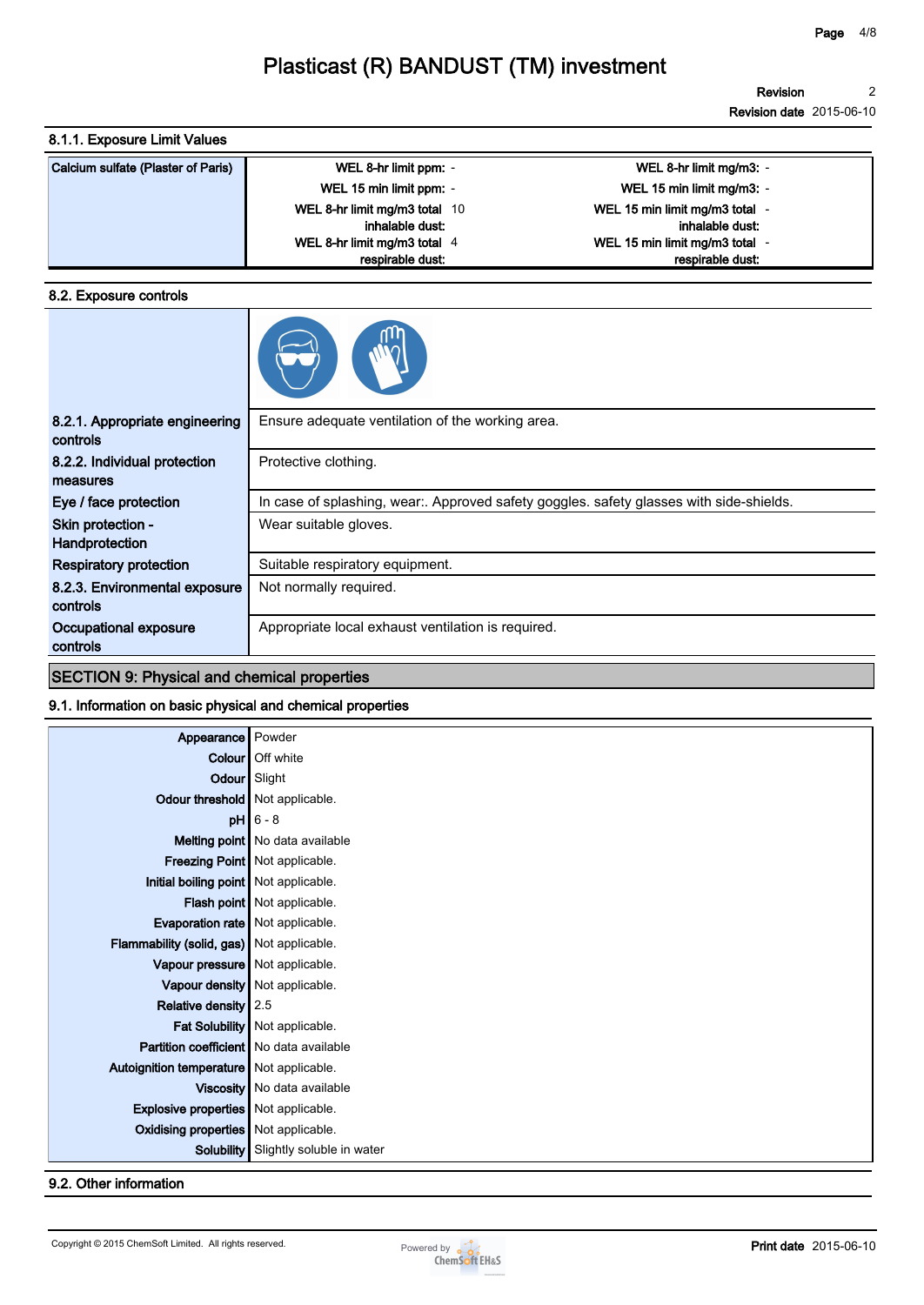| 9.2. Other information                       |                                                                                                                                                                                                                                                                                                                                                                                                                                                                                                                                                                                                                                                            |
|----------------------------------------------|------------------------------------------------------------------------------------------------------------------------------------------------------------------------------------------------------------------------------------------------------------------------------------------------------------------------------------------------------------------------------------------------------------------------------------------------------------------------------------------------------------------------------------------------------------------------------------------------------------------------------------------------------------|
|                                              | <b>Conductivity</b> No data available                                                                                                                                                                                                                                                                                                                                                                                                                                                                                                                                                                                                                      |
|                                              | Surface tension   No data available                                                                                                                                                                                                                                                                                                                                                                                                                                                                                                                                                                                                                        |
|                                              | Gas group   Not applicable.                                                                                                                                                                                                                                                                                                                                                                                                                                                                                                                                                                                                                                |
| Benzene Content   Not applicable.            |                                                                                                                                                                                                                                                                                                                                                                                                                                                                                                                                                                                                                                                            |
|                                              | Lead content   Not applicable.                                                                                                                                                                                                                                                                                                                                                                                                                                                                                                                                                                                                                             |
| VOC (Volatile organic                        | Not applicable.                                                                                                                                                                                                                                                                                                                                                                                                                                                                                                                                                                                                                                            |
| compounds)                                   |                                                                                                                                                                                                                                                                                                                                                                                                                                                                                                                                                                                                                                                            |
| <b>SECTION 10: Stability and reactivity</b>  |                                                                                                                                                                                                                                                                                                                                                                                                                                                                                                                                                                                                                                                            |
| 10.1. Reactivity                             |                                                                                                                                                                                                                                                                                                                                                                                                                                                                                                                                                                                                                                                            |
|                                              | Not applicable.                                                                                                                                                                                                                                                                                                                                                                                                                                                                                                                                                                                                                                            |
| 10.2. Chemical stability                     |                                                                                                                                                                                                                                                                                                                                                                                                                                                                                                                                                                                                                                                            |
|                                              | Stable under normal conditions.                                                                                                                                                                                                                                                                                                                                                                                                                                                                                                                                                                                                                            |
| 10.3. Possibility of hazardous reactions     |                                                                                                                                                                                                                                                                                                                                                                                                                                                                                                                                                                                                                                                            |
|                                              | No Significant Hazard.                                                                                                                                                                                                                                                                                                                                                                                                                                                                                                                                                                                                                                     |
| 10.4. Conditions to avoid                    |                                                                                                                                                                                                                                                                                                                                                                                                                                                                                                                                                                                                                                                            |
|                                              | Moisture.                                                                                                                                                                                                                                                                                                                                                                                                                                                                                                                                                                                                                                                  |
| 10.5. Incompatible materials                 |                                                                                                                                                                                                                                                                                                                                                                                                                                                                                                                                                                                                                                                            |
|                                              | No Significant Hazard.                                                                                                                                                                                                                                                                                                                                                                                                                                                                                                                                                                                                                                     |
| 10.6. Hazardous decomposition products       |                                                                                                                                                                                                                                                                                                                                                                                                                                                                                                                                                                                                                                                            |
|                                              | Hazardous Decomposition Products (silica):<br>Crystalline silica will dissolve in hydrofluoric acid<br>and produce silicone tetrafluoride. Reaction with water or acids generates heat.                                                                                                                                                                                                                                                                                                                                                                                                                                                                    |
| <b>SECTION 11: Toxicological information</b> |                                                                                                                                                                                                                                                                                                                                                                                                                                                                                                                                                                                                                                                            |
| 11.1. Information on toxicological effects   |                                                                                                                                                                                                                                                                                                                                                                                                                                                                                                                                                                                                                                                            |
| <b>Acute toxicity</b>                        | Based on available data, the classification criteria are not met.                                                                                                                                                                                                                                                                                                                                                                                                                                                                                                                                                                                          |
| Skin corrosion/irritation                    | Prolonged or repeated exposure may cause irritation to skin and mucous membranes.                                                                                                                                                                                                                                                                                                                                                                                                                                                                                                                                                                          |
| Serious eye damage/irritation                | No irritation expected.                                                                                                                                                                                                                                                                                                                                                                                                                                                                                                                                                                                                                                    |
| Respiratory or skin<br>sensitisation         | No sensitizaton effects reported.                                                                                                                                                                                                                                                                                                                                                                                                                                                                                                                                                                                                                          |
| Germ cell mutagenicity                       | No mutagenic effects reported.                                                                                                                                                                                                                                                                                                                                                                                                                                                                                                                                                                                                                             |
| Carcinogenicity                              | Known Human Carcinogens (Category 1).                                                                                                                                                                                                                                                                                                                                                                                                                                                                                                                                                                                                                      |
| Reproductive toxicity                        | No observed effect level. No observed effect concentration.                                                                                                                                                                                                                                                                                                                                                                                                                                                                                                                                                                                                |
| STOT-single exposure                         | No known adverse health effects.                                                                                                                                                                                                                                                                                                                                                                                                                                                                                                                                                                                                                           |
| STOT-repeated exposure                       | Chronic effects                                                                                                                                                                                                                                                                                                                                                                                                                                                                                                                                                                                                                                            |
|                                              | Prolonged inhalation of respirable crystalline silica<br>In 1997, the International Agency for Research on Cancer (IARC) concluded that crystalline silica<br>inhaled from occupational sources can cause lung cancer in humans. However it pointed out that<br>not all industrial circumstances, nor all crystalline silica types, were to be incriminated. (IARC<br>Monographs on the evaluation of the carcinogenic risks of chemicals to humans, Silica, silicates<br>dust and organic fibers, 1997, Vol. 68, IARC, Lyon, France). In June 2003, the European<br>Commission's Scientific Committee for Occupational Exposure Limits (SCOEL) concluded: |
|                                              | "that the main effect in humans of the inhalation of respirable crystalline silica is silicosis. There is<br>sufficient information to conclude that the relative lung cancer risk is increased in persons with<br>silicosis (and apparently, not in employees without silicosis exposed to silica dust in quarries and<br>in the ceramic industry). Therefore, preventing the onset of silicosis will also reduce the cancer<br>risk. Since a clear threshold for silicosis development cannot be identified, any reduction of                                                                                                                            |

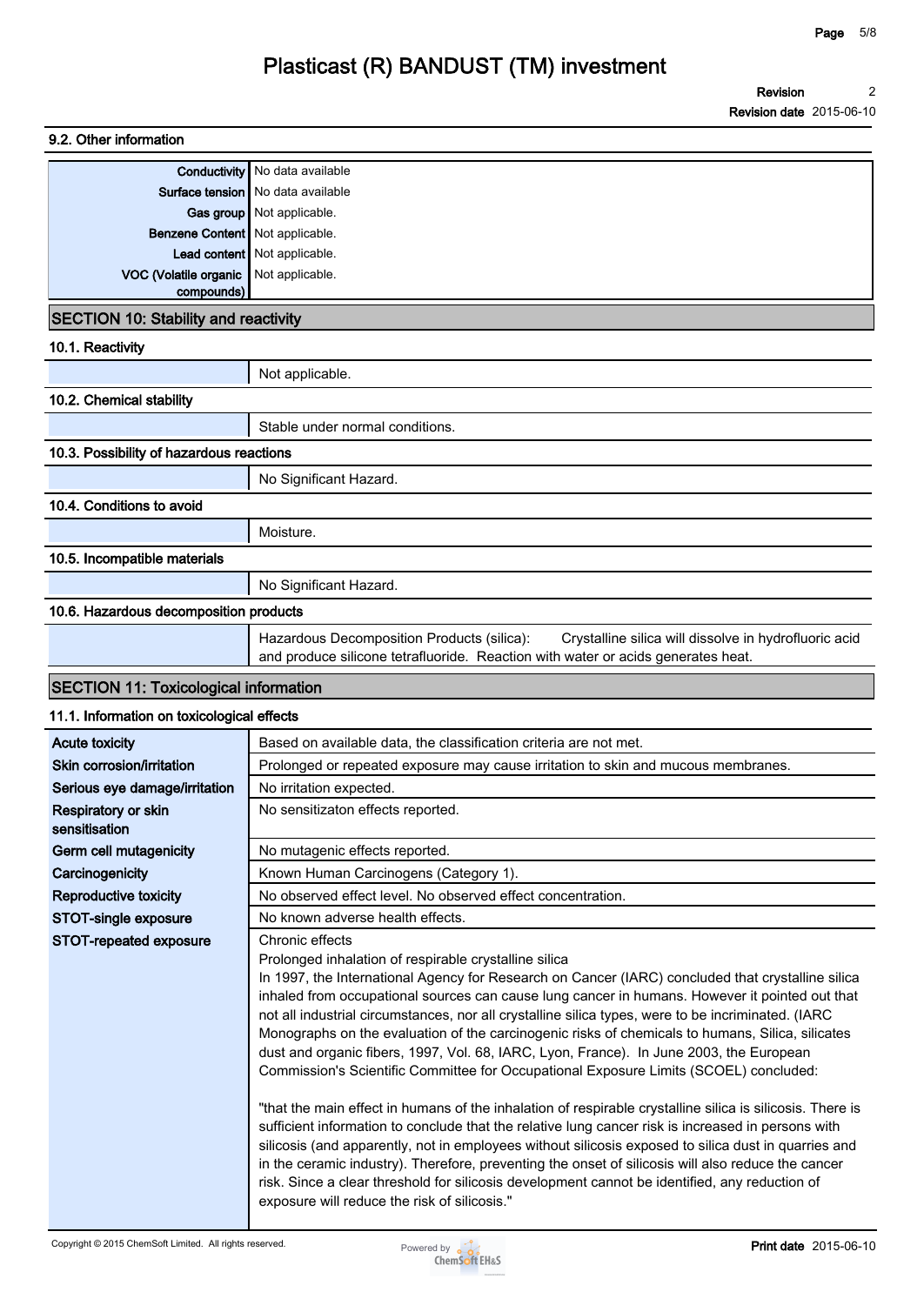| 11.1. Information on toxicological effects |                                                                                                                                                                                                                                                                                                                                                                                                                                         |  |  |  |
|--------------------------------------------|-----------------------------------------------------------------------------------------------------------------------------------------------------------------------------------------------------------------------------------------------------------------------------------------------------------------------------------------------------------------------------------------------------------------------------------------|--|--|--|
|                                            | (SCOEL SUM Doc 94-final on respirable crystalline silica, June 2003)<br>There is a body of evidence supporting the fact that increased cancer risk would be limited to<br>people already suffering from silicosis. Worker protection against silicosis should be assured by<br>respecting the existing regulatory occupational exposure limits and implementing additional risk<br>management measures where required (see Section 16). |  |  |  |
| <b>Aspiration hazard</b>                   | No Significant Hazard.                                                                                                                                                                                                                                                                                                                                                                                                                  |  |  |  |
| Repeated or prolonged<br>exposure          | Inhalation may cause coughing, tightness of the chest and irritation of the respiratory system.                                                                                                                                                                                                                                                                                                                                         |  |  |  |
| <b>SECTION 12: Ecological information</b>  |                                                                                                                                                                                                                                                                                                                                                                                                                                         |  |  |  |
| 12.1. Toxicity                             |                                                                                                                                                                                                                                                                                                                                                                                                                                         |  |  |  |
| Plasticast (R) BANDUST (TM)<br>investment  | Fish LC50/96h: 10000.000 mg/l                                                                                                                                                                                                                                                                                                                                                                                                           |  |  |  |
| 12.2. Persistence and degradability        |                                                                                                                                                                                                                                                                                                                                                                                                                                         |  |  |  |
|                                            | No data is available on this product.                                                                                                                                                                                                                                                                                                                                                                                                   |  |  |  |
| 12.3. Bioaccumulative potential            |                                                                                                                                                                                                                                                                                                                                                                                                                                         |  |  |  |
|                                            |                                                                                                                                                                                                                                                                                                                                                                                                                                         |  |  |  |
|                                            | Does not bioaccumulate.                                                                                                                                                                                                                                                                                                                                                                                                                 |  |  |  |
| <b>Partition coefficient</b>               |                                                                                                                                                                                                                                                                                                                                                                                                                                         |  |  |  |
|                                            | Plasticast (R) BANDUST (TM) No data available<br>investment                                                                                                                                                                                                                                                                                                                                                                             |  |  |  |
| 12.4. Mobility in soil                     |                                                                                                                                                                                                                                                                                                                                                                                                                                         |  |  |  |
|                                            | Not determined.                                                                                                                                                                                                                                                                                                                                                                                                                         |  |  |  |
| 12.5. Results of PBT and vPvB assessment   |                                                                                                                                                                                                                                                                                                                                                                                                                                         |  |  |  |
|                                            | Not determined.                                                                                                                                                                                                                                                                                                                                                                                                                         |  |  |  |
| 12.6. Other adverse effects                |                                                                                                                                                                                                                                                                                                                                                                                                                                         |  |  |  |
|                                            | Not applicable.                                                                                                                                                                                                                                                                                                                                                                                                                         |  |  |  |
| <b>SECTION 13: Disposal considerations</b> |                                                                                                                                                                                                                                                                                                                                                                                                                                         |  |  |  |
| 13.1. Waste treatment methods              |                                                                                                                                                                                                                                                                                                                                                                                                                                         |  |  |  |
|                                            | Dispose of in compliance with all. local and national regulations.                                                                                                                                                                                                                                                                                                                                                                      |  |  |  |
| <b>Disposal methods</b>                    |                                                                                                                                                                                                                                                                                                                                                                                                                                         |  |  |  |
|                                            | Contact a licensed waste disposal company.                                                                                                                                                                                                                                                                                                                                                                                              |  |  |  |
| Disposal of packaging                      |                                                                                                                                                                                                                                                                                                                                                                                                                                         |  |  |  |
|                                            | Empty containers can be sent for disposal or recycling.                                                                                                                                                                                                                                                                                                                                                                                 |  |  |  |
| <b>SECTION 14: Transport information</b>   |                                                                                                                                                                                                                                                                                                                                                                                                                                         |  |  |  |
| 14.1. UN number                            |                                                                                                                                                                                                                                                                                                                                                                                                                                         |  |  |  |
|                                            | The product is not classified as dangerous for carriage.                                                                                                                                                                                                                                                                                                                                                                                |  |  |  |
| 14.2. UN proper shipping name              |                                                                                                                                                                                                                                                                                                                                                                                                                                         |  |  |  |
|                                            | The product is not classified as dangerous for carriage.                                                                                                                                                                                                                                                                                                                                                                                |  |  |  |
| 14.3. Transport hazard class(es)           |                                                                                                                                                                                                                                                                                                                                                                                                                                         |  |  |  |
|                                            | The product is not classified as dangerous for carriage.                                                                                                                                                                                                                                                                                                                                                                                |  |  |  |
| 14.4. Packing group                        |                                                                                                                                                                                                                                                                                                                                                                                                                                         |  |  |  |

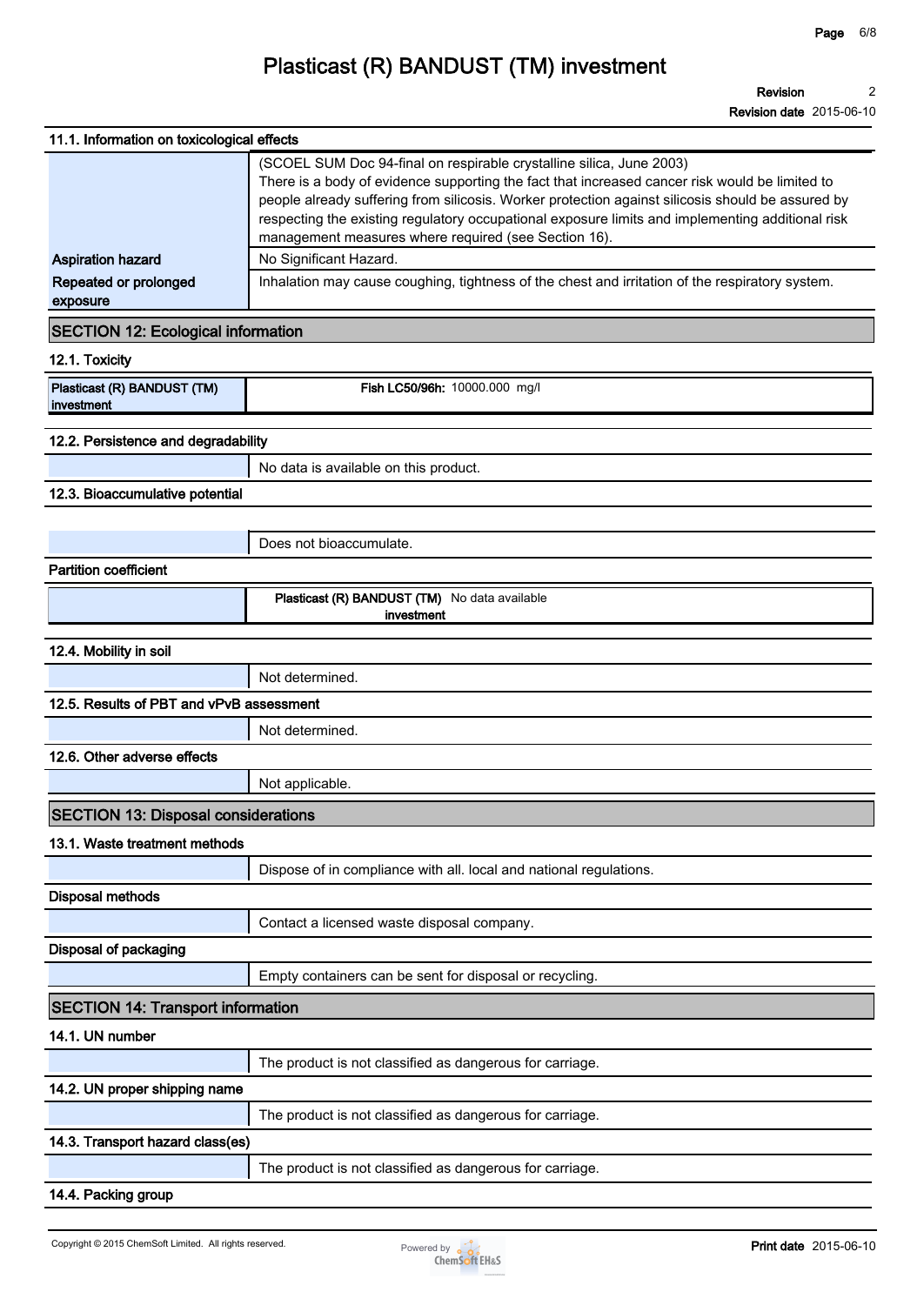| 14.4. Packing group                                                                                  |                                                                                                                                                                                                                                                                                                                                                                                                                                                                                                                                                                                                                                                                                                                                                                                                                                                                                                                                           |  |  |  |
|------------------------------------------------------------------------------------------------------|-------------------------------------------------------------------------------------------------------------------------------------------------------------------------------------------------------------------------------------------------------------------------------------------------------------------------------------------------------------------------------------------------------------------------------------------------------------------------------------------------------------------------------------------------------------------------------------------------------------------------------------------------------------------------------------------------------------------------------------------------------------------------------------------------------------------------------------------------------------------------------------------------------------------------------------------|--|--|--|
|                                                                                                      | The product is not classified as dangerous for carriage.                                                                                                                                                                                                                                                                                                                                                                                                                                                                                                                                                                                                                                                                                                                                                                                                                                                                                  |  |  |  |
| 14.5. Environmental hazards                                                                          |                                                                                                                                                                                                                                                                                                                                                                                                                                                                                                                                                                                                                                                                                                                                                                                                                                                                                                                                           |  |  |  |
|                                                                                                      | The product is not classified as dangerous for carriage.                                                                                                                                                                                                                                                                                                                                                                                                                                                                                                                                                                                                                                                                                                                                                                                                                                                                                  |  |  |  |
| 14.6. Special precautions for user                                                                   |                                                                                                                                                                                                                                                                                                                                                                                                                                                                                                                                                                                                                                                                                                                                                                                                                                                                                                                                           |  |  |  |
|                                                                                                      | The product is not classified as dangerous for carriage.                                                                                                                                                                                                                                                                                                                                                                                                                                                                                                                                                                                                                                                                                                                                                                                                                                                                                  |  |  |  |
|                                                                                                      | 14.7. Transport in bulk according to Annex II of MARPOL 73/78 and the IBC Code                                                                                                                                                                                                                                                                                                                                                                                                                                                                                                                                                                                                                                                                                                                                                                                                                                                            |  |  |  |
|                                                                                                      | The product is not classified as dangerous for carriage.                                                                                                                                                                                                                                                                                                                                                                                                                                                                                                                                                                                                                                                                                                                                                                                                                                                                                  |  |  |  |
| <b>Further information</b>                                                                           |                                                                                                                                                                                                                                                                                                                                                                                                                                                                                                                                                                                                                                                                                                                                                                                                                                                                                                                                           |  |  |  |
|                                                                                                      | The product is not classified as dangerous for carriage.                                                                                                                                                                                                                                                                                                                                                                                                                                                                                                                                                                                                                                                                                                                                                                                                                                                                                  |  |  |  |
| <b>SECTION 15: Regulatory information</b>                                                            |                                                                                                                                                                                                                                                                                                                                                                                                                                                                                                                                                                                                                                                                                                                                                                                                                                                                                                                                           |  |  |  |
| 15.1. Safety, health and environmental regulations/legislation specific for the substance or mixture |                                                                                                                                                                                                                                                                                                                                                                                                                                                                                                                                                                                                                                                                                                                                                                                                                                                                                                                                           |  |  |  |
| <b>Regulations</b>                                                                                   | U.S. FEDERAL REGULATIONS:                                                                                                                                                                                                                                                                                                                                                                                                                                                                                                                                                                                                                                                                                                                                                                                                                                                                                                                 |  |  |  |
|                                                                                                      | CERCLA 103 Reportable Quantity: Plasticast ® BanDust is not subject to CERCLA reporting<br>requirements. Many states have more stringent release reporting requirements. Report spills<br>required under federal, state and local regulations.<br><b>SARA TITLE III:</b><br>Hazard Category For Section 311/312: Chronic health<br>Section 313 Toxic Chemicals: This product contains the following chemicals subject to Annual<br>Release Reporting Requirements Under SARA Title III, Section 313 (40 CFR 372): None<br>Section 302 Extremely Hazardous Substances (TPQ): None<br>EPA Toxic Substances Control Act (TSCA) Status: All of the components of this product are listed<br>on the TSCA inventory.<br><b>U.S. STATE REGULATIONS</b><br>California Proposition 65: This product contains the following substances known to the State of<br>California to cause cancer: Crystalline Silica as Quartz and Cristobalite (< 80 %); |  |  |  |
|                                                                                                      | INTERNATIONAL REGULATIONS:<br>Canadian Environmental Protection Act: All of the components in this product are listed on the<br>Domestic Substances List (DSL).<br>Canadian WHMIS Classification: Class D2A (Chronic toxic effects), D2A (Carcinogenicity).                                                                                                                                                                                                                                                                                                                                                                                                                                                                                                                                                                                                                                                                               |  |  |  |
| 15.2. Chemical safety assessment                                                                     |                                                                                                                                                                                                                                                                                                                                                                                                                                                                                                                                                                                                                                                                                                                                                                                                                                                                                                                                           |  |  |  |

**No data is available on this product.**

### **SECTION 16: Other information**

### **Other information**

| This document differs from the previous version in the following areas:.<br>2 - 2.1.2. Classification - EC 1272/2008.<br>2 - Hazard Statement.<br>2 - Precautionary Statement: Prevention.<br>2 - Precautionary Statement: Response. | <b>Revision</b> |
|--------------------------------------------------------------------------------------------------------------------------------------------------------------------------------------------------------------------------------------|-----------------|
|--------------------------------------------------------------------------------------------------------------------------------------------------------------------------------------------------------------------------------------|-----------------|